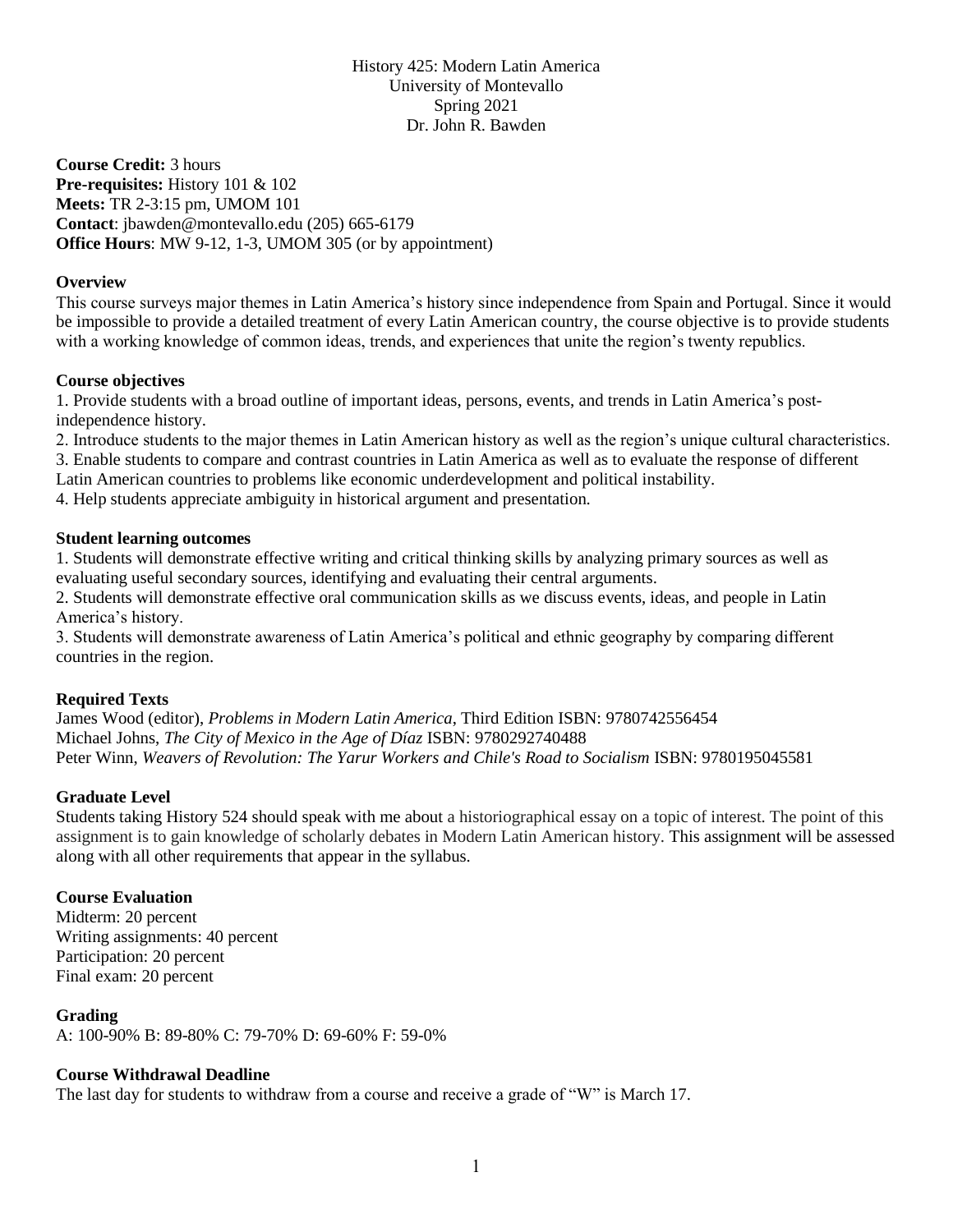## **Attendance and Participation**

On Thursdays I take attendance and keep track of who participates. Every student is expected to attend class prepared to make comments or ask questions about the assigned reading material or topic of discussion.

# **Technology**

Laptops and iPad are prohibited in History 425. Research shows that flickering screens distract you and others. <https://www.insidehighered.com/news/2018/07/27/class-cellphone-and-laptop-use-lowers-exam-scores-new-study-shows>

#### **Writing Assignments**

Each essay must be typed, double-spaced, with a 12-point Times New Roman font and have a minimum length of 3 full pages and not more than 5. Written assignments receive a half letter grade penalty for each day they are late.

## **ForUM Email**

You are responsible for monitoring and managing your account regularly, even during breaks. You are responsible for all announcements, requests, and/or sensitive information delivered to your UM e-mail account, including information related to this course. You may electronically forward your UM e-mail to another e-mail address (e.g., @gmail.com, @hotmail.com), but at your own risk. The University is not responsible for the handling of forwarded e-mail. Having email forwarded does not absolve you from the responsibilities associated with communication sent to your official UM email address. If you have any questions regarding or problems with your UM email account, you should contact the Solution Center (205-665-6512). The Solution Center is available Monday – Thursday, 8:00 am-7:00 pm; Friday, 8:00 a.m.-5:00 p.m. If you are unsure of how to formally communicate with a professor, please consult the following article: <https://www.insidehighered.com/views/2015/04/16/advice-students-so-they-dont-sound-silly-emails-essay>

#### **Disability Policy**

The University of Montevallo provides equal opportunity to qualified students. If you have a disability (medical, physical, learning, psychological, etc.) and wish to request disability-related accommodations to complete course requirements, contact Disability Support Services (located in Main Hall, rear entrance; 665-6250). Course requirements cannot be waived, but reasonable accommodations may be provided based on disability documentation and course objectives. Accommodations cannot be made retroactively.

#### **Plagiarism and Academic Dishonesty**

To claim as one's own the ideas or words of another is plagiarism. Plagiarism is defined as the following: using the exact words of another person's work/writing without acknowledgement of your source through the use of quotation marks and correct citation/documentation; rephrasing a passage of another writer without giving proper credit; using someone else's facts or ideas without acknowledgement; using a piece of writing for one course that was already used in a previous course (or in courses in which you are simultaneously enrolled) without express permission from both instructors to do so; presenting fabricated or falsified citations or materials. Please consult with the professor if you are unsure about how to document sources. Cheating on exams is also an affront to the principle of academic honesty. At the very least, an assignment on which plagiarism or cheating has occurred will receive no credit, i.e. a "zero," and an Academic Dishonesty Incident Form concerning the incident will be kept on file in the Office of the Vice President for Student Affairs. A plagiarist/cheater is also subject to failure in the course and/or appearance before the Justice Council.

#### **Course Schedule**

| Week 1 |                                              |
|--------|----------------------------------------------|
| 1/12   | Course Introduction                          |
| 1/14   | Independence and its Aftermath               |
|        | Problems in Latin American History, pp. 3-27 |

Week 2 1/19 Post-Independence Disorders  $1/21$  Caudillos & the American Invasion of Mexico **Writing Assignment #1 due 1/21** Domingo Sarmiento, *Facundo or Civilization and Barbarism,* pp. 9-46, 71-85 *Problems in Latin American History*, pp. 57-72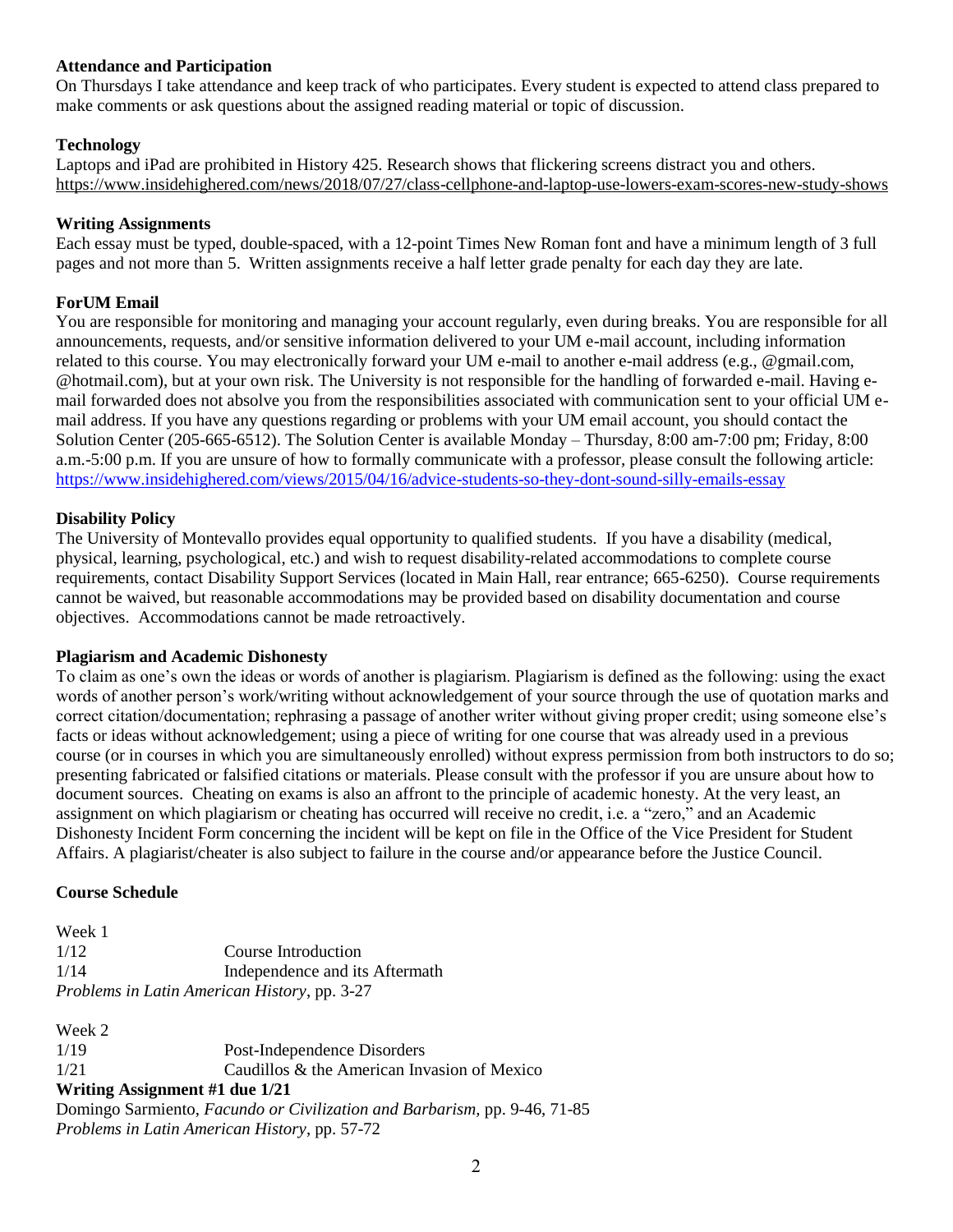Week 3 1/26 Wars in Paraguay, Peru, and Cuba 1/28 Latin American Society: Change and Continuity *Problems in Latin American History*, pp. 39-52, 83-106

Week 4 2/2 Export Led Growth 2/4 Imperialism and Neocolonialism Michael Johns, *The City of Mexico in the Age of Díaz*, pp. 1-41 *Problems in Latin American History*, pp. 129-154

| Week 5                         |                        |
|--------------------------------|------------------------|
| 2/9                            | Liberalism in Mexico   |
| 2/11                           | The Mexican Revolution |
| Writing assignment #2 due 2/11 |                        |

Week 6 2/16 Latin America & WWI 2/18 Nationalism in Mexico Watch: *Law of Herod*

Week 7 2/23 The Great Depression 2/25 State Capitalism *Problems in Latin American History*, pp. 161-205 Read: Winn, *Weavers of Revolution,* pp. 13-31

| 3/4    | <b>MIDTERM</b> |
|--------|----------------|
| 3/2    | <b>WWII</b>    |
| Week 8 |                |

Week 9 3/9 Postwar Latin America, Populism & the Cold War 3/11 Music and Sport in Brazil *Problems in Latin American History*, pp. 207-29 Watch: *[The Beautiful Game](https://www.dailymotion.com/video/x26xyzx)* Watch: *The Motorcycle Diaries*

Week 10 3/16 The Cuban Revolution 3/18 Liberation Theology & Counterrevolution in Brazil Read: Winn, Weavers of Revolution, pp. 32-138

#### SPRING BREAK

Week 11 3/30 Revolution in Chile 4/1 Military rule in South America **Writing assignment #3 due 4/1**